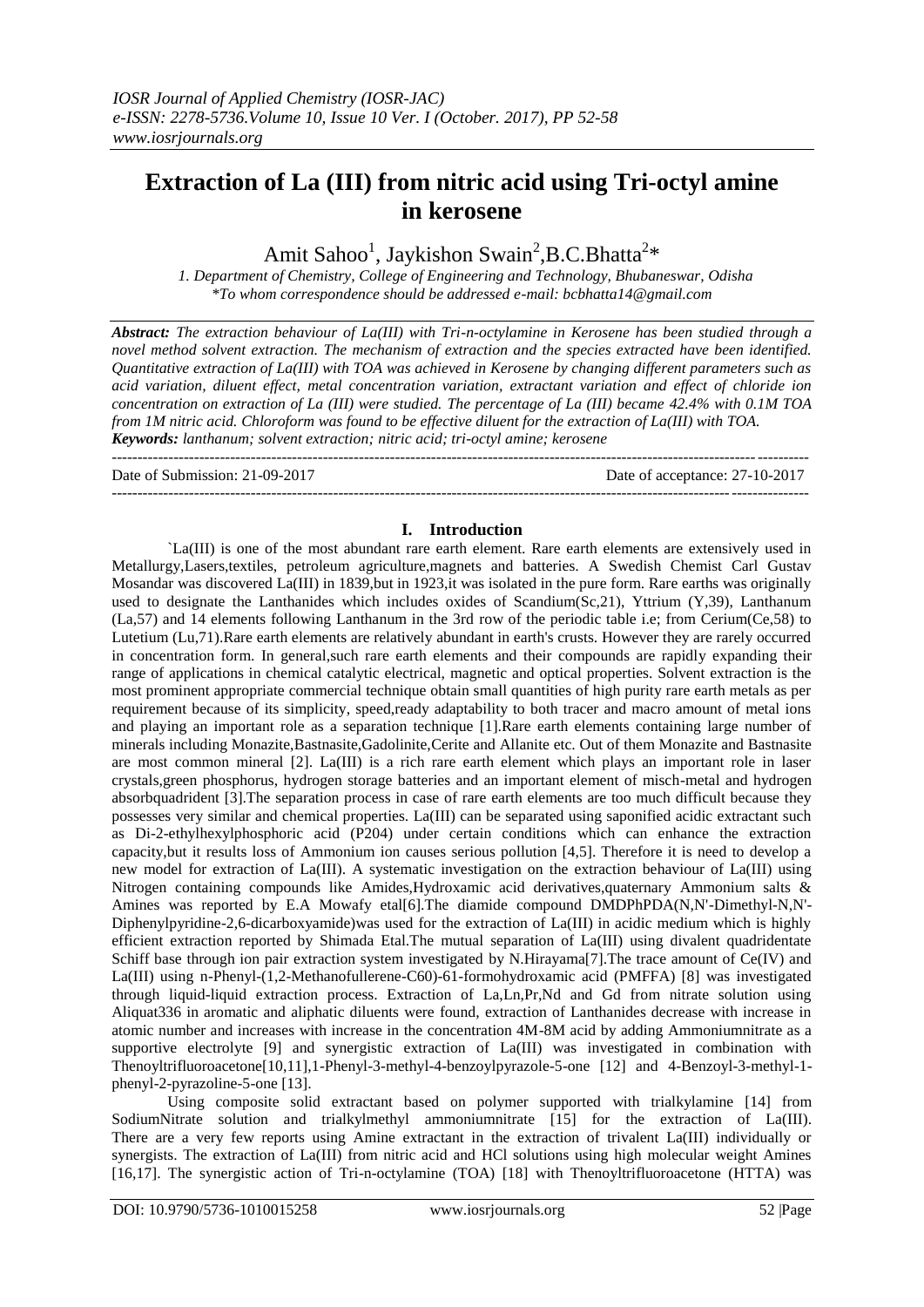studied in nitrate media for selective extraction of La(III).The present story represents the experimental data on extraction of La(III) from nitrate solution using TOA as an extractant in Kerosene. The various extraction effects on La(III) which give more information about the influence of various factors.

### **II. Experimental**

#### **2.1. Reagents**

Stock solution of  $La(NO_3)$ <sub>3</sub>.8H<sub>2</sub>O (Merck) (0.01M) was prepared by dissolving required amount in double distilled water. One ml of concentrated  $HNO<sub>3</sub>$  was added to the stock solution to avoid further hydrolysis. Distilled kerosene was used as organic phase diluent. The commercial extractant, Tri-octyl amine (TOA) (Merck) was used without further purification. All other reagents used were of analytical reagent grade.

### **2.2. Procedure**

Equal aliquots (10 ml) of the aqueous phase containing  $La(NO_3)$ <sub>3</sub> solution (0.001M) in HNO<sub>3</sub> and the organic phase with TOA in kerosene were shaken in a separating funnel. Complete equilibrium was achieved in ten minutes. The phases were allowed to settle for five minutes and then they were disengaged. The lanthanum (III) concentration in the aqueous phase before and after the extraction was determined by Arsenazo (III) method using an Perkin Elmer UV-Visible spectrophotometer. The distribution coefficient (D) was calculated by taking the ratio of equilibrium concentration of lanthanum (III) in organic phase and that in the aqueous phase. The concentration of lanthanum in the organic phase was calculated by using the mass balance i.e., the difference of metal concentration in the aqueous phase before and after the extraction. From D value, the percentage of extraction was calculated (% $E = 100(D/D+1)$ ).

The absorbance of metal was measured spectrophotometrically before and after extraction from which the distribution ratio was calculated as follows:

$$
D = \frac{\text{Abs}_{B.E.} - \text{ Abs}_{A.E.}}{\text{Abs}_{A.E.}}
$$

The distribution ratio was obtained as the ratio of equilibrium concentration of metal in the organic phase to that in the aqueous phase

$$
D = \frac{[M]_{org}}{[M]_{aq}}
$$

 $\ddot{\phantom{0}}$ 

Where  $[M]_{org}$  and  $[M]_{aq}$  are the metal concentration in the organic and aqueous phase after the extraction, respectively. From the D values, the percentage of extraction was calculated as

$$
\%E = \frac{100 \text{ D}}{\text{D}+1}
$$

# **III. Results and Discussion**

#### **3.2.1. Effect of equilibration time**

The effect of equilibration time on the extraction of  $La(III)$  from 1M HNO<sub>3</sub> with 0.1 M TOA in kerosene at 1:1 phase ratio has been studied. When shaking time was increased from three minutes to twenty minutes, the extraction percentage increased from 21.3 % in three minutes to 53.4 % in fifteen minutes and thereafter remained constant. The equilibrium was reached in 15 minutes as shown in fig. 3.1. Therefore, in all experiments fifteen minutes shaking time was maintained (Table 3.1).

**Table 3.1.:** Effect of equilibration time on extraction of 0.001 M La (III) from 1M HNO<sub>3</sub> using 0.1 M TOA in kerosene.

| Time in minutes |       | % E  |
|-----------------|-------|------|
|                 | 0.271 | 21.3 |
|                 | 0.384 | 27.  |
|                 | 0.444 | 30.7 |
|                 | 0.581 | 36.7 |
|                 | 0.933 | 48.2 |
|                 | 1.146 | 53.4 |
|                 | 1.146 | 53.4 |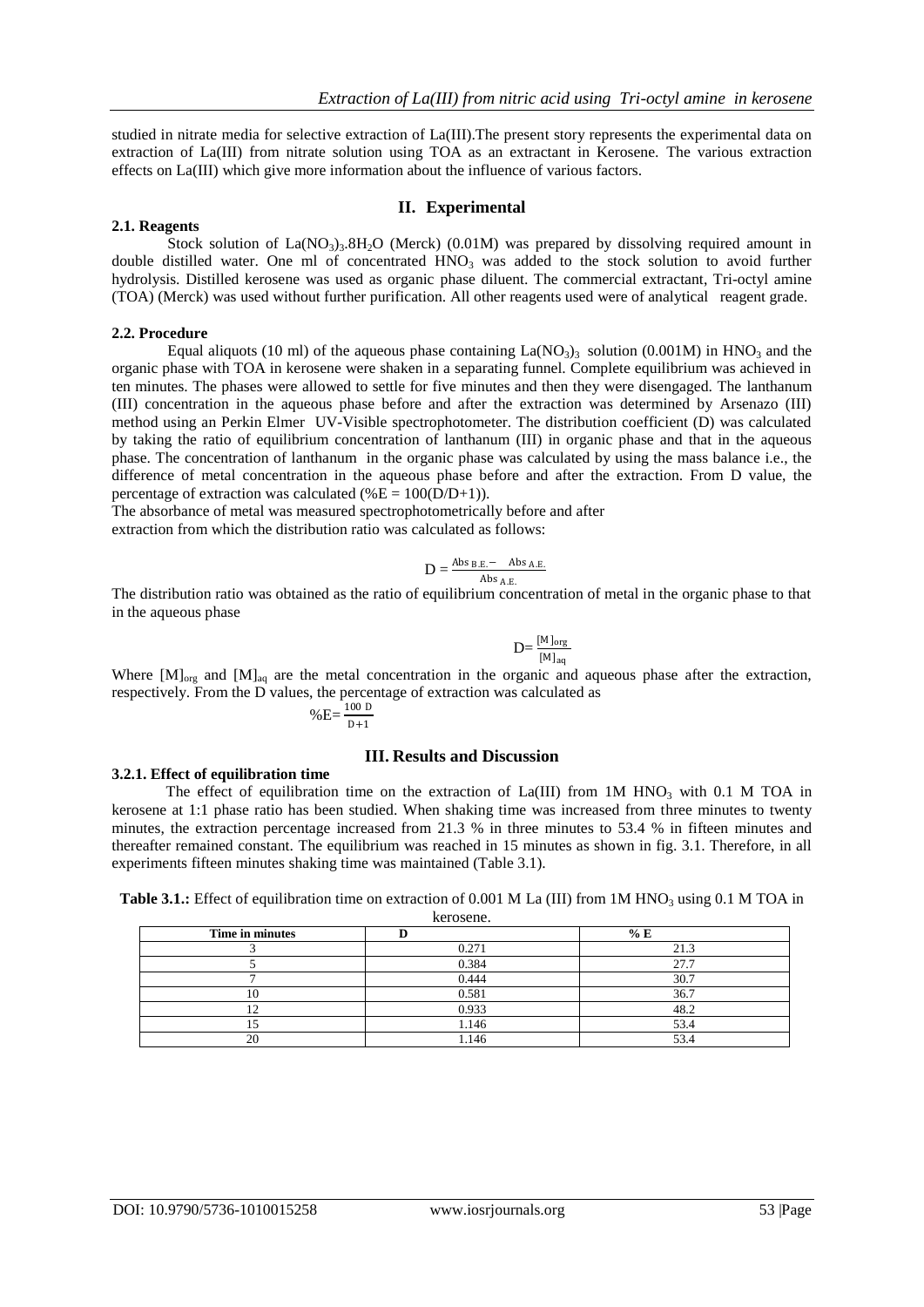

**Fig.3.1.** Plot of % Extraction versus equilibration time in the extraction of 0.001M La(III) from 1M HNO<sub>3</sub> using 0.1M TOA in kerosene.

# **3.2.2. Effect of acid concentration**

The extraction of La (III) was studied with  $0.1M$  TOA in kerosene by varying  $HNO<sub>3</sub>$  concentration from 0.1M to1.5 M. Extraction was only 1.25 % with 0.1M HNO<sub>3</sub> and then increased up to 43.74% with 1.5M  $HNO<sub>3</sub>$ . In the low acid concentration (<0.1M), turbidity appeared and phase separation was not possible. It was observed that extraction depends on aqueous phase acidity due to the formation of more amine salt which extracts the metal complex. The data are given in table 3.2 (Fig. 3.2). Biswas et al [19] studied that, extraction of Zr (IV) from hydrochloric acid solutions using  $2.5\%$  (v/v) TOA in carbon tetrachloride with increasing acid concentration from 2.4M to 9.6M the extraction increased from 1.76% to 17.83%.

| ╯<br>[HNO <sub>3</sub> ], M |       | % E   |
|-----------------------------|-------|-------|
| U.I                         | 0.012 | 1.25  |
| 0.2                         | 0.075 | 7.01  |
| 0.3                         | 0.078 | 7.23  |
| 0.4                         | 0.182 | 15.43 |
| 0.5                         | 0.431 | 30.16 |
|                             | 0.736 | 42.39 |
|                             | 0.777 | 43.74 |

**Table 3.2.:** Effect of HNO<sub>3</sub> concentration on extraction of 0.001M La (III) using 0.1 M TOA in kerosene.



**Fig.3.2.** Effect of nitric acid concentration on the percentage of extraction of 0.001M La(III) using of 0.1M TOA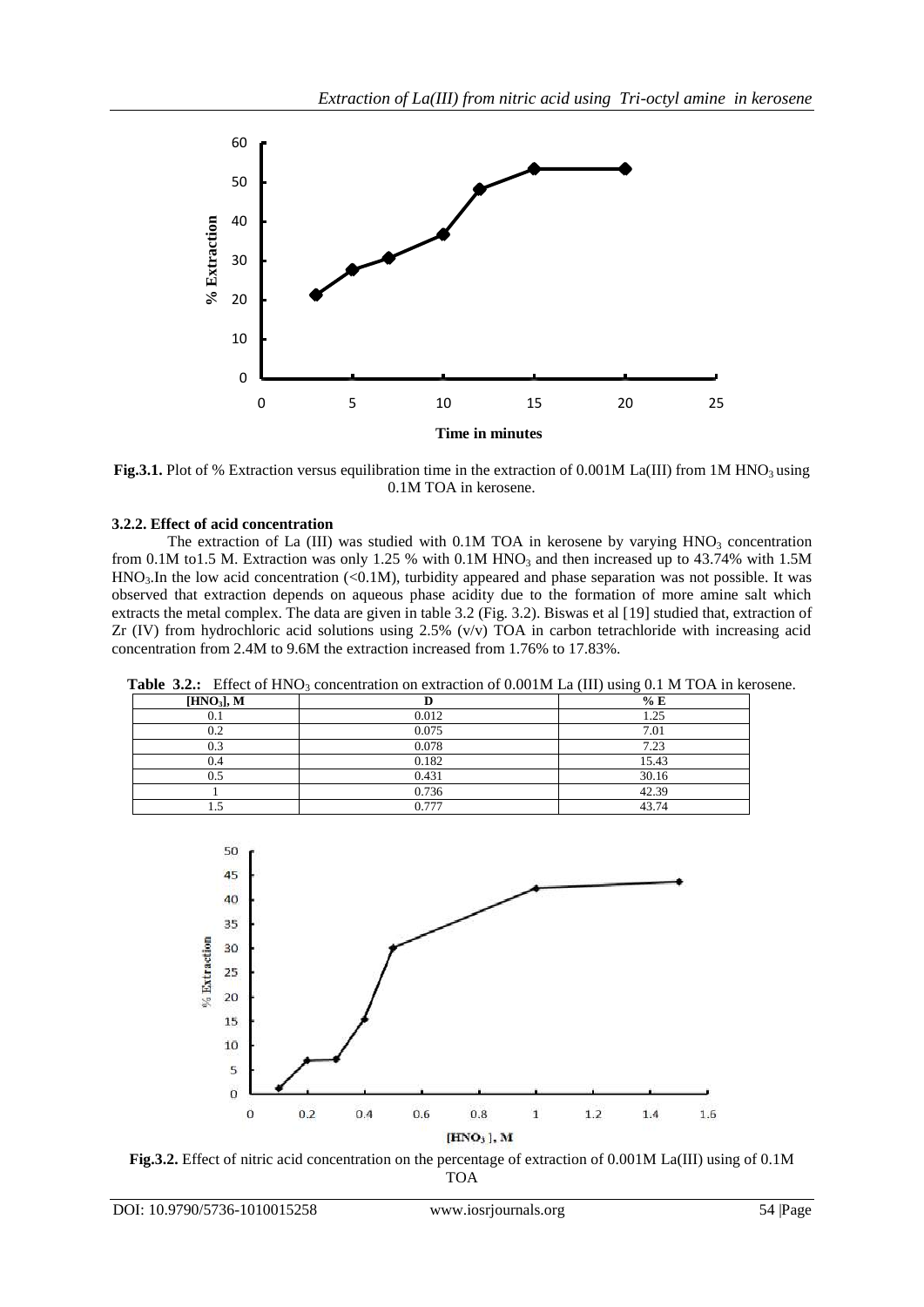#### **3.2.3. Effect of extractant concentration**

The extraction of  $0.001M$  La (III) with 0.03M to 0.3M TOA in kerosene was carried out from 1M HNO<sub>3</sub> solution. The percentage extraction of lanthanum was increased with the increase in amine concentration from 9.04 % to 60.18% (Table 3.3). The plot of log D versus log [TOA] yields a slope of 0.733 (Fig. 3.3), which revealed the incorporation of one molecule of amine extractant in the extracted lanthanum complex. Biswas et al [19] also represented that, the extraction of Zr (IV) increases regularly from 7.32% to 53.44% varying TOA concentration (1.25%-7%) in carbon tetrachloride diluents at fixed HCl concentration 9.6 M. Therefore with increase in amine concentration the extraction of La(III) increases.

| .           |       | .<br>$\sim$ $\sim$ $\sim$ $\sim$ $\sim$ $\sim$ |
|-------------|-------|------------------------------------------------|
| $[TOA]$ , M |       | % E                                            |
| 0.03        | ን 099 | 9.04                                           |
| 0.05        | 0.399 | 28.55                                          |
|             | 0.736 | 42.39                                          |
| 0.2         | 1.149 | 53.47                                          |
| 0.3         | 1.511 | 60.18                                          |

**Table 3.3. Effect of extractant concentration on extraction of 0.001 M La(III) from 1 M HNO3.**



**Fig.3.3. Plot of log D versus log [TOA] in the extraction of 0.001M La (III) from 1M HNO3.**

#### **3.2.4. Extraction Equilibrium**

The possible extraction mechanism of  $La(III)$  form  $HNO<sub>3</sub>$  medium with TOA in kerosene appears to proceed through the protonation of TOA  $(R_3N)$  forming  $R_3NHNO_3$  followed by extraction of  $(R_3NH)$  $LaO(NO<sub>3</sub>)<sub>4</sub>$  species into the organic phase.

Under the studied experimental conditions and from the slope analysis results, the extraction of La (III) from acidic medium with TOA may be described by the following equation:

 $La(NO<sub>3</sub>)<sub>3 (aq)</sub> + R<sub>3</sub>NHNO<sub>3 (org)</sub> = (R<sub>3</sub>NH) LaO(NO<sub>3</sub>)<sub>4(org)</sub>$ 

#### **3.2.5. Effect of Chloride ion concentration**

The effect of chloride ion concentration on the extraction of  $0.001M$  La (III) from 1M HNO<sub>3</sub> using 0.1M TOA was studied. The percentage of extraction of La (III) increases from 2.53% to 41.24%, from 8.75% to 47.47% and 9.03% to 49.5% (Fig. 3.4) with increase in concentration of NH4Cl, KCl and NaCl, respectively increasing chloride ion concentration from 0.001M to 0.08M (Table 3.4). The increase may be due to the extraction of the chlorocomplex of lanthanum with TOA.

Omori et al [20] reported that, the distribution co-efficients of Zr (IV) with tribenzyl amine in hydrochloric acid-lithium chloride mixed solutions are lower than those in a hydrochloric acid solution. Poriel et al [21] using Aliquat 336 from hydrochloric acid solution investigated that the extraction of Zr and Hf increased with an increase in chloride ion concentration. The observed trend is in agreement with Poriel's investigation.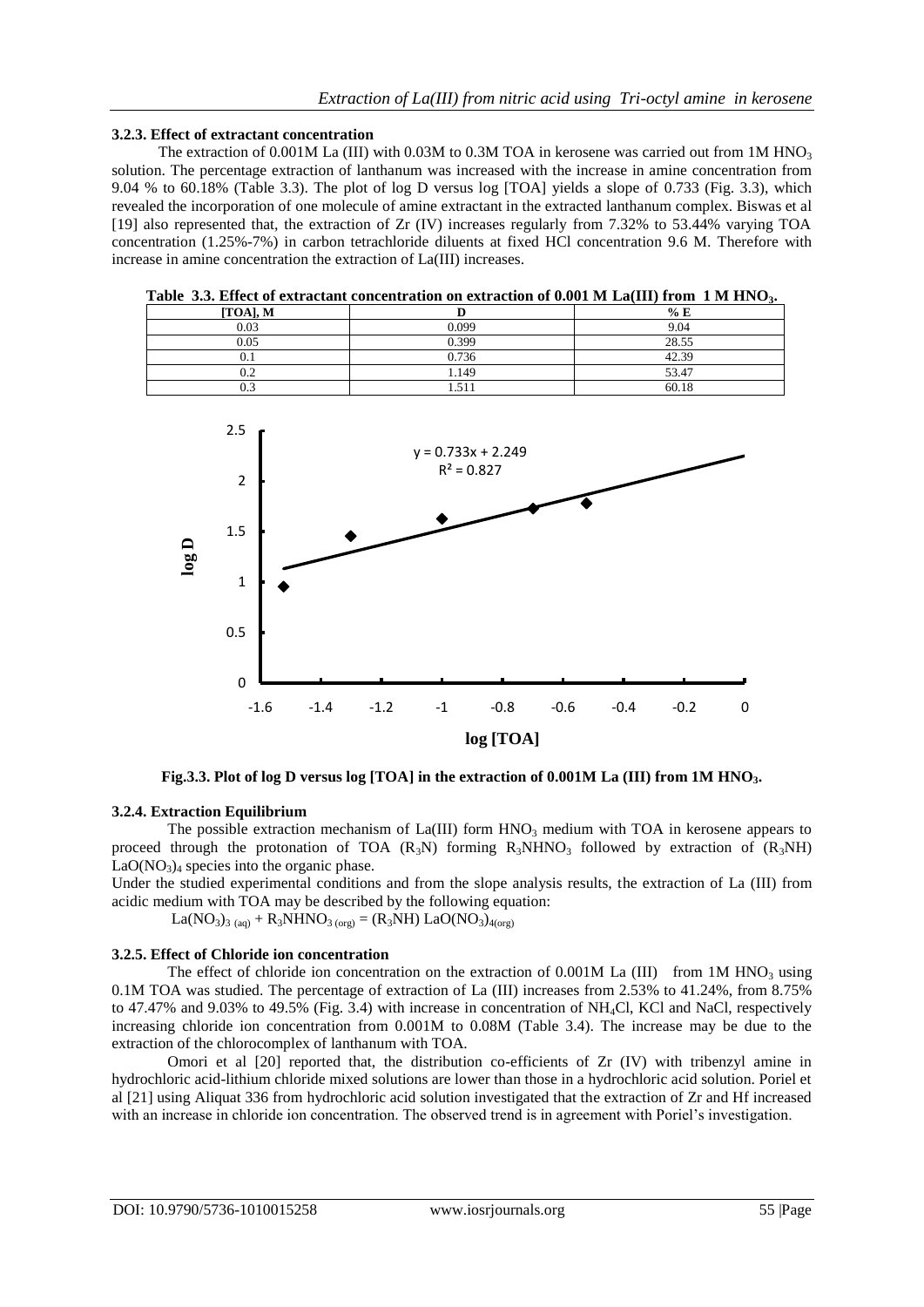| V.IIVI I OTT III KEI OSCHE. |                    |       |       |
|-----------------------------|--------------------|-------|-------|
| $[CI^{\cdot}], M$           | % E                |       |       |
|                             | NH <sub>4</sub> Cl | KCI   | NaCl  |
| 0.001                       | 2.53               | 8.75  | 9.03  |
| 0.005                       | 9.08               | 15.89 | 17.85 |
| 0.01                        | 12.73              | 23.83 | 24.51 |
| 0.04                        |                    | 27.32 | 29.31 |
| 0.08                        | 41.24              | 47.47 | 49.5  |

**Table 3.5. Effect of chloride ion concentration on extraction of 0.001M La (III) from 1M HNO<sup>3</sup> using 0.1M TOA in kerosene.**



**Fig.3.5. Effect of chloride ion concentration on the extraction of 0.001M La (III) from 1M HNO<sup>3</sup> using 0.1M TOA in kerosene.**

# **3.2.6. Effect of metal ion concentration**

The extraction of  $La(III)$  from 1M HNO<sub>3</sub> using 0.1M TOA has been studied by increasing the concentration of the lanthanum(III) from 0.0001M to 0.002M.The percentage of extraction was increased from 2.43% to 53.66% with the increase in metal ion concentration upto 0.001M and thereafter remains constant. The detail data showed in table 3.6 and fig. 3.6.

| Table 3.6.: Effect of metal ion concentration on extraction of $0.001M$ La (III) from 1M HNO <sub>3</sub> using 0.1 M |  |
|-----------------------------------------------------------------------------------------------------------------------|--|
| TOA in kerosene.                                                                                                      |  |

| [Metal], M |       | %E    |
|------------|-------|-------|
| 0.0001     | 0.025 | 2.43  |
| 0.0002     | 0.099 |       |
| 0.0003     | 0.148 | 12.89 |
| 0.0004     | 0.176 | 14.96 |
| 0.0005     | 0.264 | 20.88 |
| 0.001      | 1.158 | 53.66 |
| 0.002      | 1.179 | 53.78 |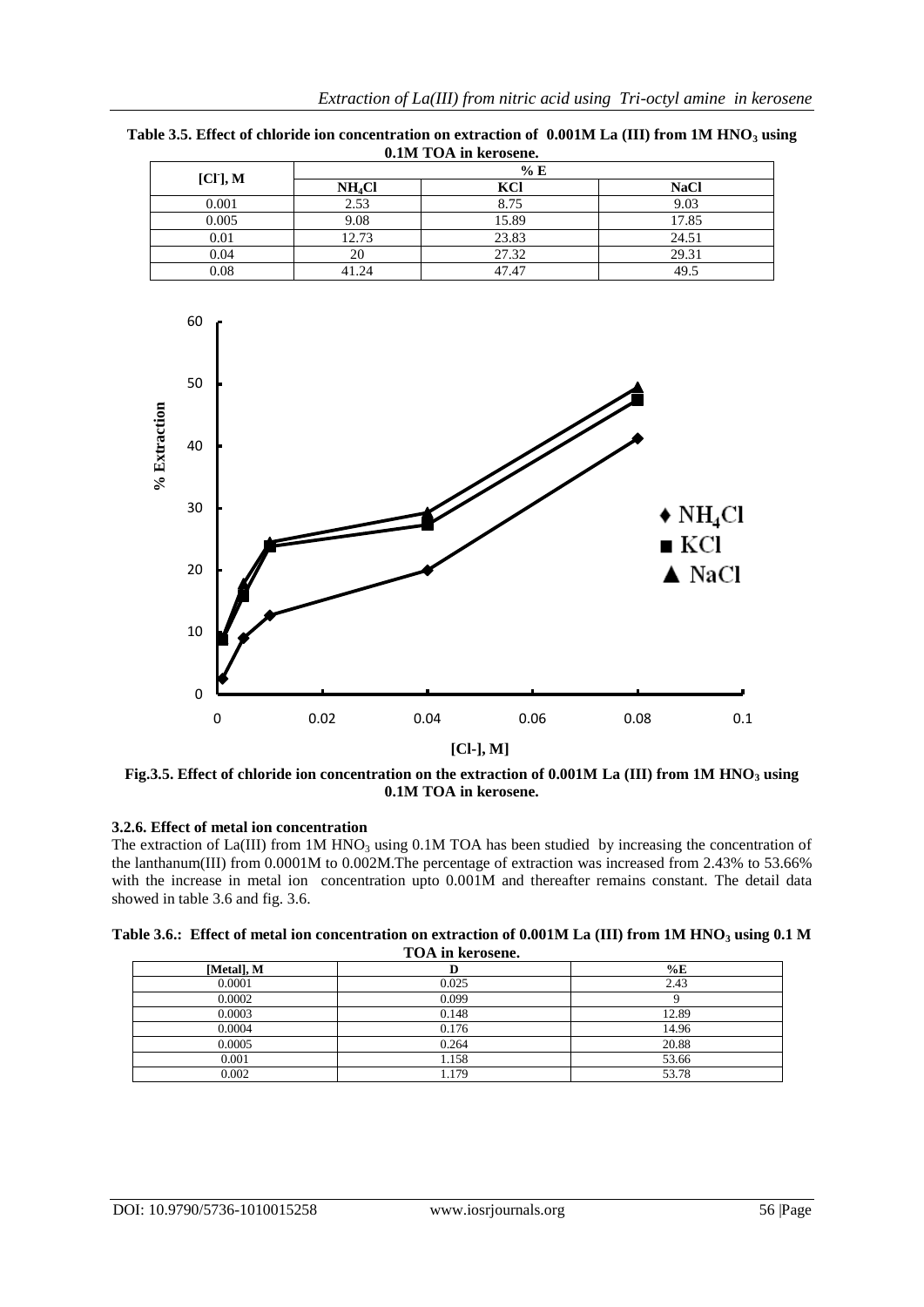

**Fig. 3.6.Effect of metal ion concentration for extraction of La(III) from 1M HNO<sup>3</sup> using 0.1M TOA.**

# **3.2.7. Effect of diluents**

The selection of extractants and diluent are two important aspects of a successful solvent extraction system. The influence of diluent on distribution of metal is correlated with the physic-chemical properties of organic solvent such as solubility parameter, dipole moment, dielectric constant, etc. [22]. The extraction of La (III) from 1M HNO<sub>3</sub> using 0.1M TOA has been studied in different organic diluents namely kerosene, benzene, aniline, xylene and chloroform. The percentage of extraction was maximum when chloroform was used as diluent as shown in table 3.7. Kerosene was chosen as the diluent for the study due to low toxicity, low cost and easy availability. It is evident that extractability of La(III) can be correlated to some extent with ionization potential of diluents used decreasing order: straight chain aliphatic hydrocarbon > cycloparaffins > aromatics [23].

| <b>Diluents</b> | 1M HNO <sub>3</sub> |       |
|-----------------|---------------------|-------|
|                 |                     | % E   |
| Kerosene        | 0.736               | 42.39 |
| Benzene         | 0.49                | 32.88 |
| Chloroform      | 0.917               | 47.83 |
| Aniline         | 0.209               | 17.28 |
| Xylene          | 0.44                | 30.55 |

**Table 3.7.: Effect of diluents on the extraction of La (III) from 1M HNO<sup>3</sup> using 0.1M TOA.**

# **IV. Conclusions**

- The extraction of La (III) increases with increase in acid concentration, extractant concentration and concentration of metal ion.
- The extraction of  $La(III)$  from 1M HNO<sub>3</sub> increases with increase in chloride ion concentration due to the extraction of chlorocomplex of lanthanum with TOA.
- It has been observed that percentage of extraction of  $La(III)$  from  $1M HNO<sub>3</sub>$  was maximum in Chloroform.

# **Acknowledgement**

The authors express their sincere thanks to authorities of College of Engineering and Technology, Bhubaneswar for their constant encouragement to carry out this research work.